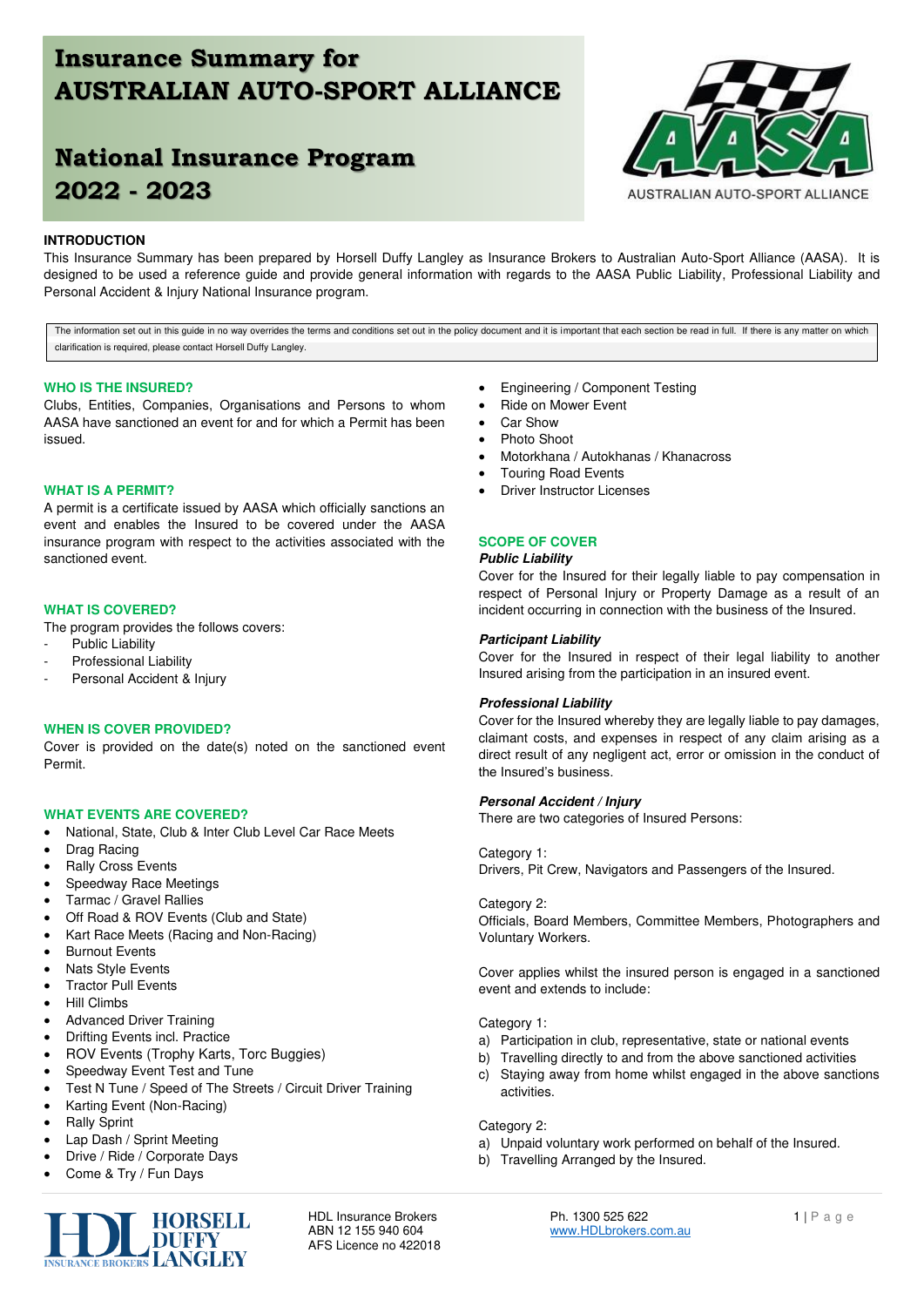# **Insurance Summary for AUSTRALIAN AUTO-SPORT ALLIANCE**

# **National Insurance Program 2022 - 2023**



- c) In an administrative capacity as an official, photographer, trainer or fundraiser.
- d) Travelling directly to and from the above sanction activities
- e) Staying away from home whilst engaged in the above sanctioned activities.

## **LIMIT OF LIABILITY / BENEFITS**

### **Public Liability**

\$50,000,000 any one Occurrence but in the annual aggregate for Products and Pollution Liability.

## **Participant Liability**

\$5,000,000 any one Occurrence.

## **Professional Liability (Errors and Omissions)**

\$1,000,000 any one incident and \$2,000,000 over the full policy period.

## **Personal Accident / Injury**

## Death and Permanent Disability

A maximum lump sum benefit is payable in the event of a death or a permanent disability to an insured person up to \$100,000 for a Insured person but \$10,000 for an Insured under 18 years of age.

## Injury Weekly benefits

If an insured person is temporarily totally disabled and unable to work they shall receive a maximum weekly benefit of \$900.

If an insured person is temporarily partially disabled and able to work in a reduced capacity, they shall receive the difference between the \$900 weekly benefit less their weekly salary.

The weekly benefits will apply for a maximum period of 156 weeks subject to a 7 day excess where no benefits are payable.

| Non-Medicare Medical Expenses |         |
|-------------------------------|---------|
| Benefit percentage:           | 75%     |
| Maximum benefit per injury:   | \$5,000 |
| <b>Excess</b>                 | \$50    |

Up to \$5,000 of cover is provided, subject to deduction of the excess (if not privately insured) for 75% of the below mentioned non-Medicare expenses should an insured person suffer an injury:

- Private hospital accommodation;
- Ambulance transport cost;
- Chiropractic;
- Ancillary medical procedures;
- Theatre fees in private hospitals where Medicare does not apply;
- Orthotics, splints, and Prostheses.

If an insured person has private health insurance they must claim on that policy first. The AASA program benefits will apply to the difference between any applicable private health insurance rebate which an insured person may be entitled to, and the actual cost incurred.



AFS Licence no 422018

## Physiotherapy benefits

Physiotherapy costs are calculated as described above however the percentage benefit amounts varies as follows:

Additional benefits

Visits 1 to 5: 95% of the cost up to \$45 per visit. Visits 6 to 10: 80% of the cost up to \$40 per visit. All other visits: 75% of the cost up to \$30 per visit.

The following additional benefits may apply and you should contact HDL for further information:

- Transport to and from work benefit;
- Re-imbursement of professional/membership fees;
- Return to work assistance;
- Student Tutorial benefit:
- Domestic Help Expenses benefit;
- Home / Work / Motor Vehicle Modification benefit;
- Private / Public Transport and Parking Out of Pocket Expenses benefit;
- Funeral Expenses benefit;
- Injury Rehabilitation benefit.

## **WHAT IS NOT COVERED?**

- Medicare related expenses including gap payments;
- Liability under Workers Compensation legislation;
- Fines and penalties imposed by law;
- Liability arising out of aircraft/aerial device activities.

## **HOW TO MAKE A CLAIM**

#### **Public, Professional & Participant Liability**

Once becoming aware of an incident that may give rise to a claim, contact HDL immediately and do not admit liability under any circumstances.

All incidents that may lead to a Professional Liability claim must be notified before the end of the policy period 1<sup>st</sup> January 2023.

## **Personal Accident / Injury**

Written notification and a completed claim form should be provided to HDL in the event of any incident which may give rise to a claim within 30 days of the incidence occurring.

The Dual Personal Accident claim form is attached to this document.

All supporting documents and medical evidence including any non-Medicare original medical tax invoices and receipts that have been incurred will also be required.